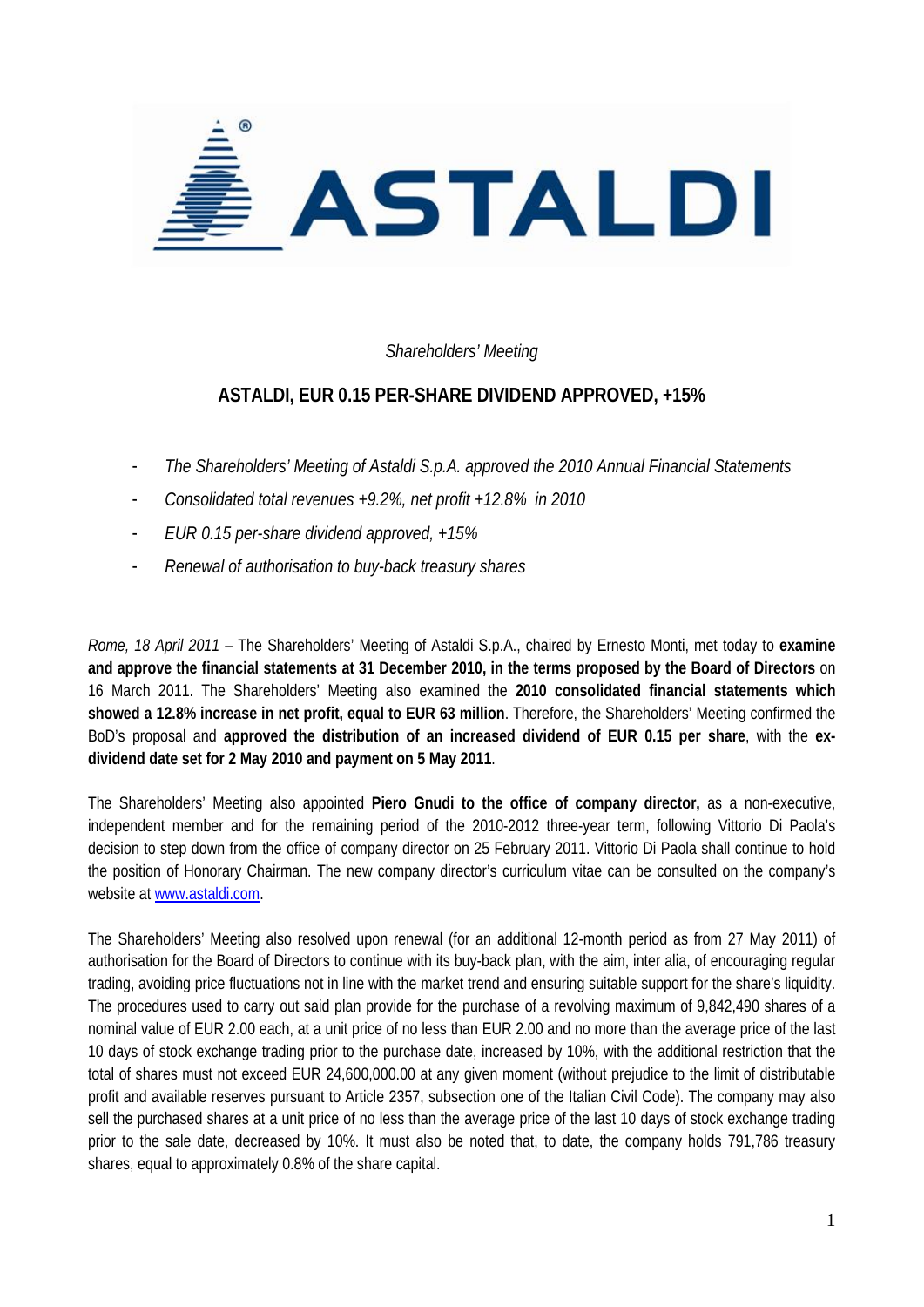## **Economic and financial results at 31 December 2010**

Astaldi Group saw a **9.2% increase in total revenues** in 2010 (EUR 1,872.1 million in 2009) thanks to consolidation of activities in Italy and abroad as well as the entry into full operation of some important, recently-acquired projects. **EBITDA increased by 11.2%** to EUR 229.2 million (EUR 206.2 million in 2009), with an **EBITDA margin of 11.2%. EBIT** increased to EUR 173.6 million, **up by 10.1%** (EUR 157.6 million at 31 December 2009) with an **EBIT margin of 8.5%. Net profit increased to EUR 63 million, showing a 12.8% increase** compared to EUR 55.9 million in 2009, with a tax rate of 36.7%.

At a consolidated level, there was a **significant improvement in the overall net financial position** which dropped to EUR 384 million (taking into account treasury shares on hand) compared to EUR 421.4 million at the end of 2009. The **equity structure for the year reflected consolidation of the Group's international positioning and the intensification in production** in Italy and abroad. **Net fixed assets totalled EUR 434.8 million** (EUR 449.6 million at the end of 2009), confirming that the Group has sufficient technical resources to support the contracts in progress and, at the same time, a high capacity of self-financing. **Working capital amounted to EUR 425.5 million** (EUR 403.7 million at the end of 2009), thus proving the Group's excellent management of cash flow and the operating financial cycle. **Equity increased to EUR 425.5 million** (403.7 million at the end of 2009). The debt/equity ratio which compares the level of debt and equity, excluding treasury shares, stood at 0.87 at the end of 2010. At the same date, the corporate debt/equity ratio – which excludes the share of debt related to concession/project finance activities since they are selfliquidating – stood at 0.7.

**The order backlog at the end of 2010 amounted to over EUR 9 billion**, also thanks to **EUR 2 billion of new orders and contractual increases** seen during the year. EUR 6.2 billion of projects in progress refer to the construction sector, and the remaining EUR 2.8 billion to concession/project finance activities.

The parent company ended 2010 with total revenues of EUR 1,675.4 million, up by 10.3% (EUR 1,518.5 million in 2009). EBITDA increased to EUR 191.9 million (+31.9%, compared to EUR 145.4 million in 2009). EBIT increased to EUR 154.7 million (+44.5%, compared to EUR 107.1 million in 2009). Net profit for the year totalled EUR 46.9 million (EUR 73.2 million in 2009), showing a drop YOY to be attributed mainly to the negative results seen in the Middle East as a result of the conclusion of some projects, still to be offset by the entry into operation of more recently-acquired projects.

## **Awarding of independent auditing assignment for 2011-2019 period**

The independent auditing assignment awarded to Reconta Ernst & Young S.p.A. expired upon auditing of the 2010 parent company's financial statements and consolidated financial statements. The Shareholders' Meeting, at the thought-out proposal of the Board of Auditors, resolved to award independent auditing of the company's accounts for the 2011-2019 period to KPMG S.p.A.

°°°

*The Executive appointed to draft corporate accounts, Paolo Citterio, Astaldi's General Manager – Administration and Finance, hereby*  declares, pursuant to paragraph 2 of Art. 154-bis of the Finance Consolidation Act that the accounting information contained herein *tallies with accounting documents, ledgers and account entries.* 

 $\overline{\mathbf{c}}$ 

*Listed on the STAR segment of the Italian stock exchange, Astaldi Group has been active for more than 80 years, in Italy and abroad, in designing and constructing large-scale civil engineering works.* 

*The Group operates in the following areas of activity:* 

- *transport infrastructures (railways, undergrounds, roads, motorways, ports, and airports);*
- *hydraulic works and power production plants (dams, hydroelectric plants, waterworks, oil pipelines, gas pipelines, nuclear power stations and treatment plants);*
- *civil and industrial construction (hospitals, universities, airports, law courts, and car parks);*
- *management of concessions for works such as healthcare facilities, transport infrastructures, and car parks.*